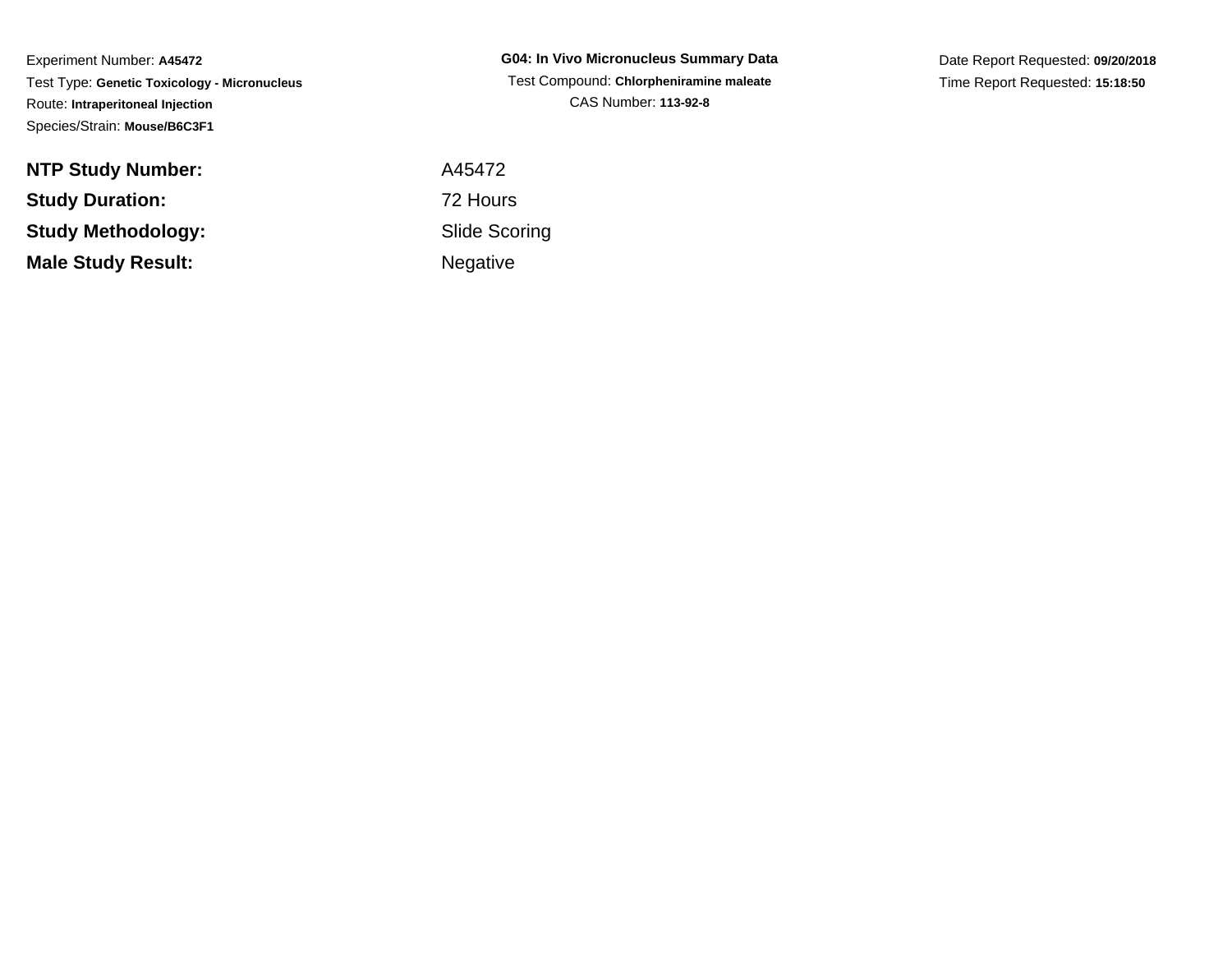| Tissue: Bone marrow; Sex: Male; Number of Treatments: 3; Time interval between final treatment and cell sampling: 24 h |                    |                  |             |                  |  |  |
|------------------------------------------------------------------------------------------------------------------------|--------------------|------------------|-------------|------------------|--|--|
|                                                                                                                        | <b>MN PCE/1000</b> |                  |             | $%$ PCE          |  |  |
| Dose (mg/kg)                                                                                                           | N                  | Mean $\pm$ SEM   | p-Value     | Mean $\pm$ SEM   |  |  |
| Vehicle Control <sup>1</sup>                                                                                           | b                  | $2.00 \pm 0.55$  |             | $51.60 \pm 3.29$ |  |  |
| 12.5                                                                                                                   | G                  | $1.70 \pm 0.68$  | 0.6327      | $49.40 \pm 2.33$ |  |  |
| Trend p-Value                                                                                                          |                    | 0.6330           |             |                  |  |  |
| Positive Control <sup>2</sup>                                                                                          | b                  | $11.70 \pm 1.32$ | $< 0.001$ * | $48.40 \pm 3.13$ |  |  |
| <b>Trial Summary: Negative</b>                                                                                         |                    |                  |             |                  |  |  |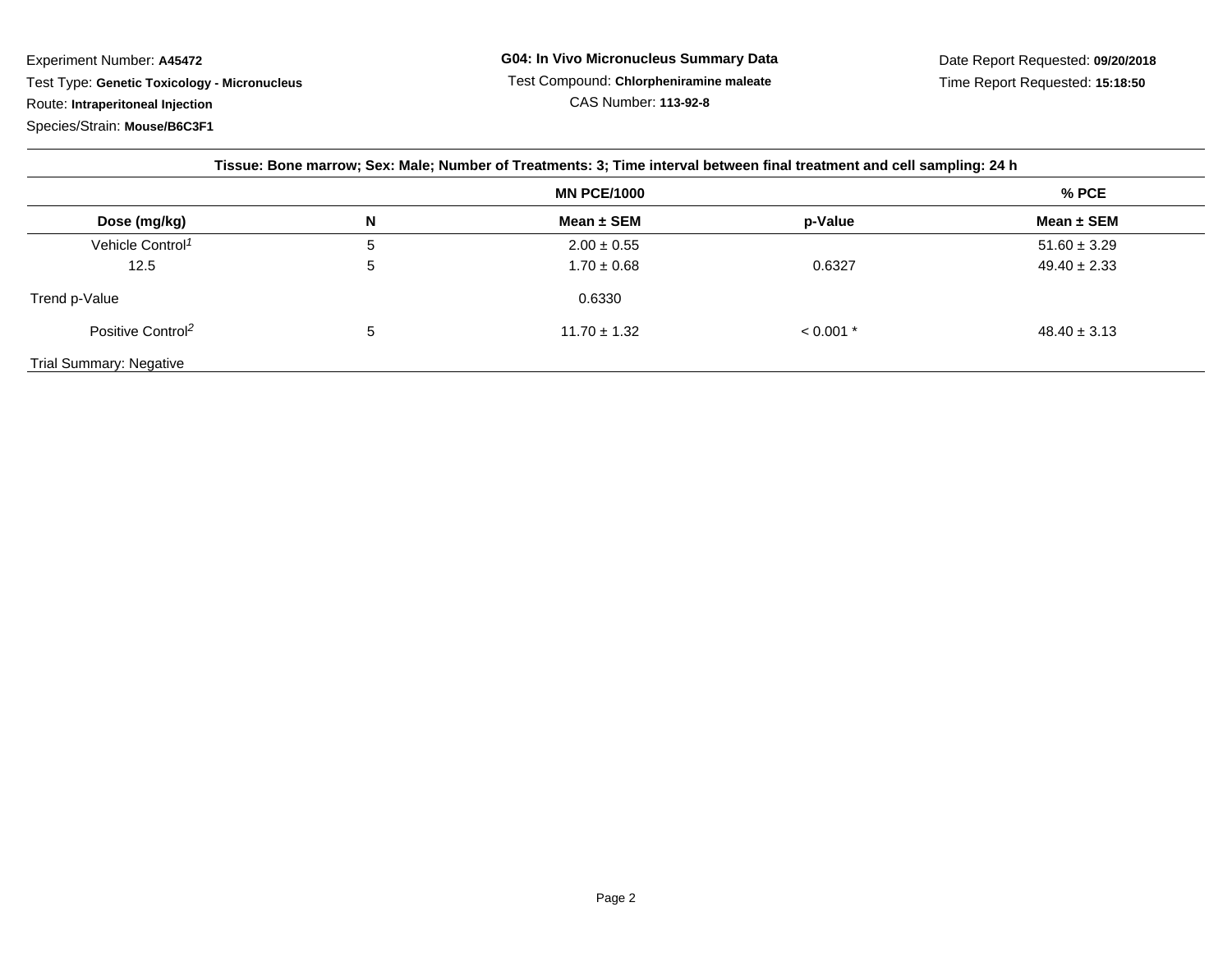| Tissue: Bone marrow; Sex: Male; Number of Treatments: 3; Time interval between final treatment and cell sampling: 24 h |   |                    |             |                  |  |  |
|------------------------------------------------------------------------------------------------------------------------|---|--------------------|-------------|------------------|--|--|
|                                                                                                                        |   | <b>MN PCE/1000</b> |             | $%$ PCE          |  |  |
| Dose (mg/kg)                                                                                                           | N | Mean $\pm$ SEM     | p-Value     | Mean $\pm$ SEM   |  |  |
| Vehicle Control <sup>1</sup>                                                                                           | 5 | $2.40 \pm 0.51$    |             | $57.20 \pm 1.24$ |  |  |
| 12.5                                                                                                                   | 5 | $2.20 \pm 0.72$    | 0.6161      | $56.50 \pm 2.25$ |  |  |
| 25.0                                                                                                                   | 5 | $1.40 \pm 0.56$    | 0.9478      | $52.80 \pm 4.29$ |  |  |
| 50.0                                                                                                                   | 5 | $1.70 \pm 0.25$    | 0.8631      | $46.50 \pm 5.69$ |  |  |
| 100.0                                                                                                                  | 4 | $2.00 \pm 0.61$    | 0.7144      | $51.50 \pm 2.38$ |  |  |
| Trend p-Value                                                                                                          |   | 0.7000             |             |                  |  |  |
| Positive Control <sup>2</sup>                                                                                          | 5 | $13.60 \pm 1.21$   | $< 0.001$ * | $55.40 \pm 1.26$ |  |  |
| <b>Trial Summary: Negative</b>                                                                                         |   |                    |             |                  |  |  |